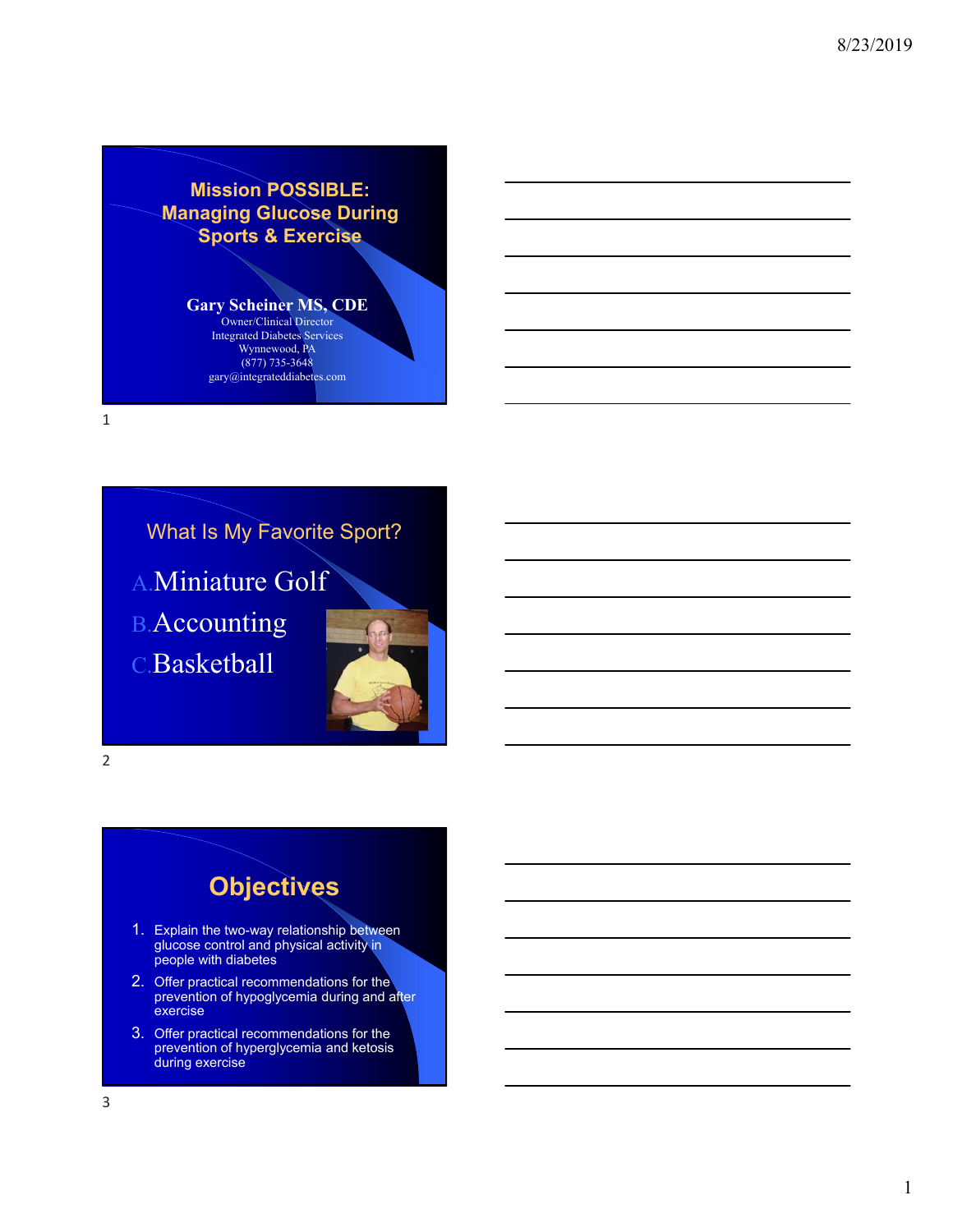







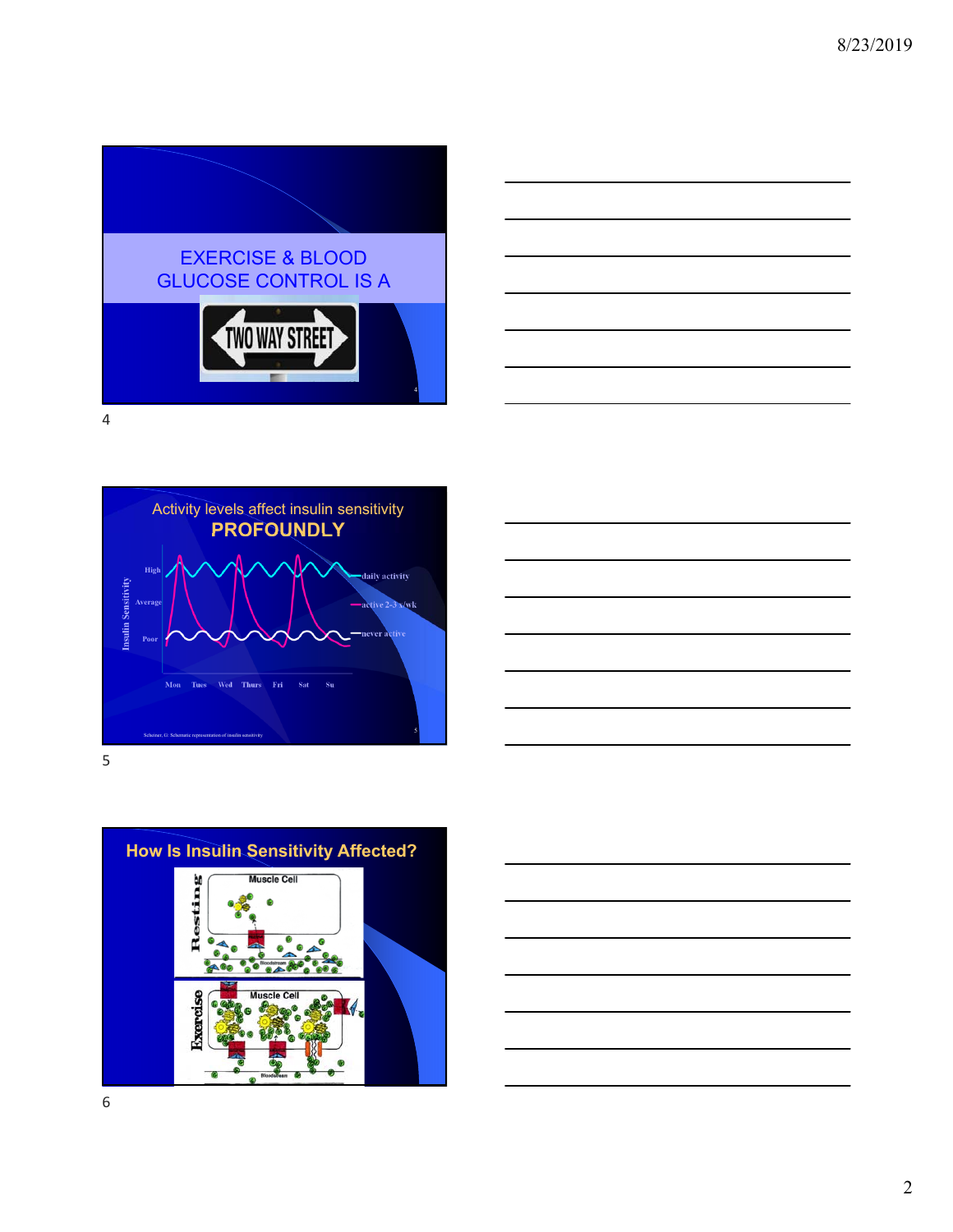### Effects of post-meal walking



### Study Results:

30 minutes of casual stop & go walking after meals

- **Avg. 30 mg/dl (1.75 mmol/L) reduction in post-meal glucose**
- **Post-meal peak reduced 45%**

Kudva, et al. Diabetes Care, published online Aug 8, 2012

7



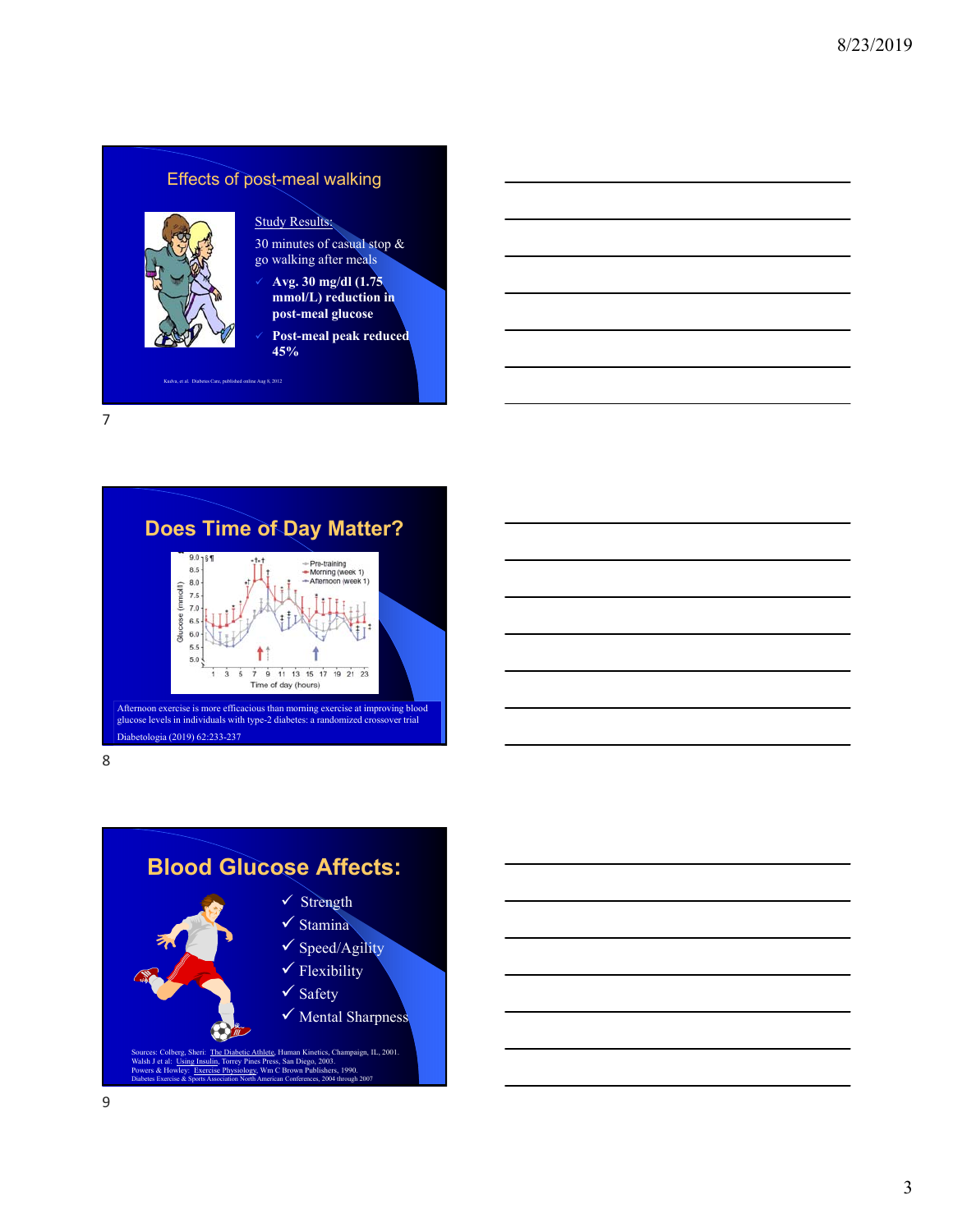



## **Overall Glucose Management Also Counts!**

Prior Hyperglycemia Affects: Hydration

Sleep Quality

Prior Hypoglycemia Affects:

Glycogen Storage

Sleep Quality



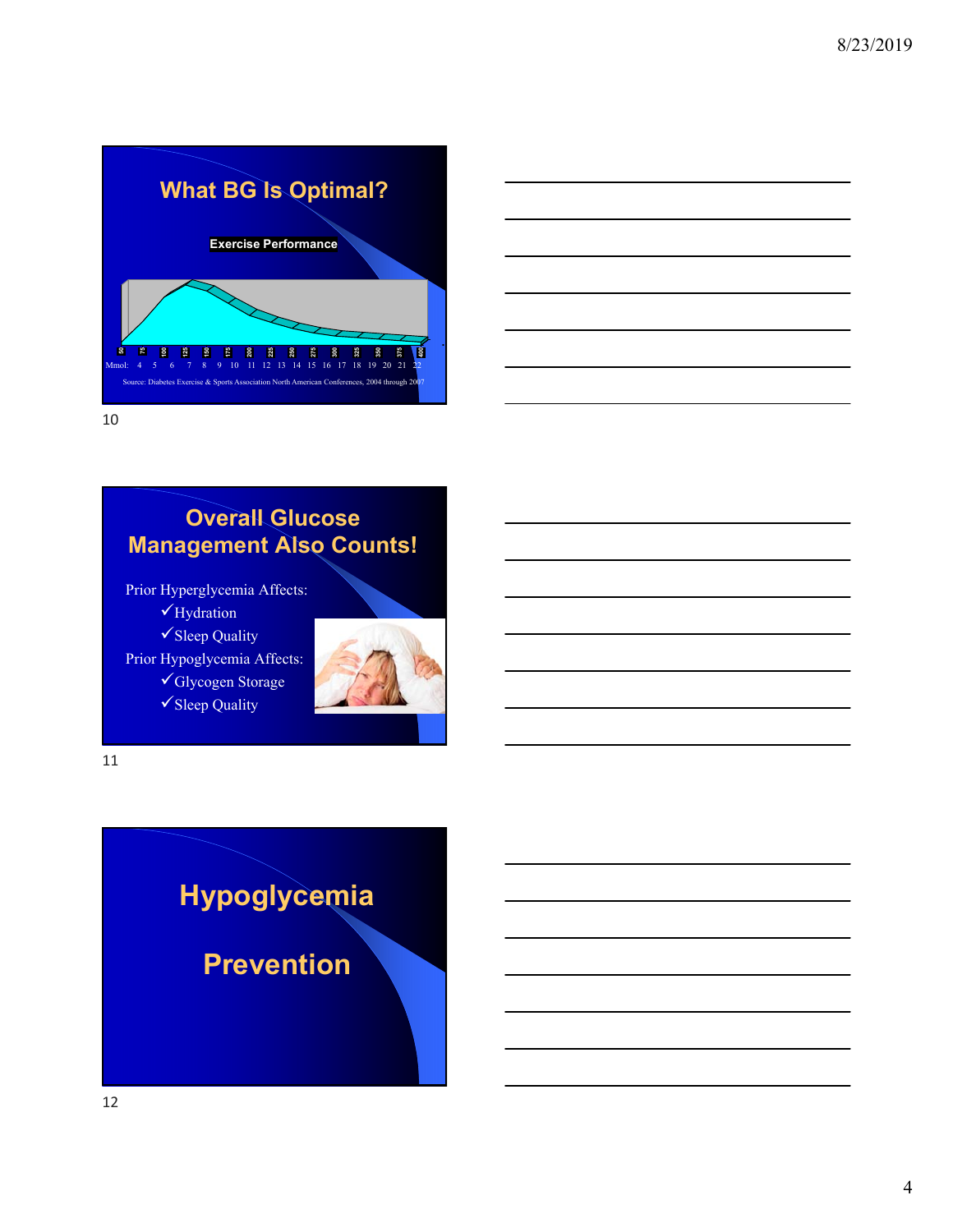









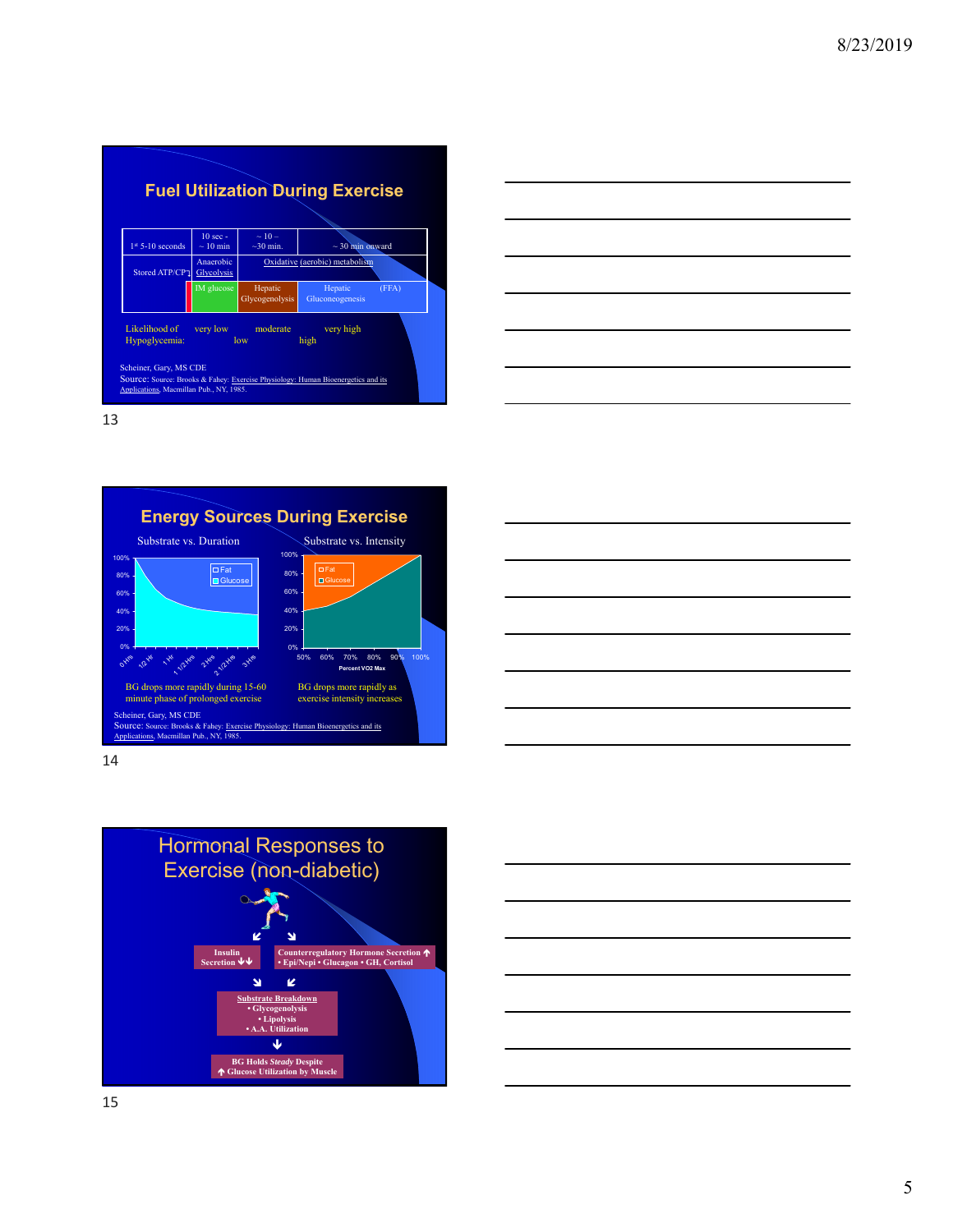**Hormonal Responses to Exercise** (diabetes, using insulin or insulin secretagogue) **R** 2 **Insulin Levels or nterregulatory Horm Action Suppressed**  $\mathbf{u} = \mathbf{z}$ **Substrate Breakdown Blocked e Uptake Accelera**  $\mathbf{L}$ **Hypoglycemia May Result**<br>
Source: Brooks & Fahev: Exercise Physiology: Human Bioenergetic Source: Brooks & Fahey: Exercise Physiology: Human Bioenergetics and its Applications, Macmillan Pub., NY, 1985.



16

# **Who Is At Risk of Hypogylcemia? Premixed Insulin Users MDI/Pump Users Basal Insulin (Only) Users Meglitinide Users** Combination Med Users



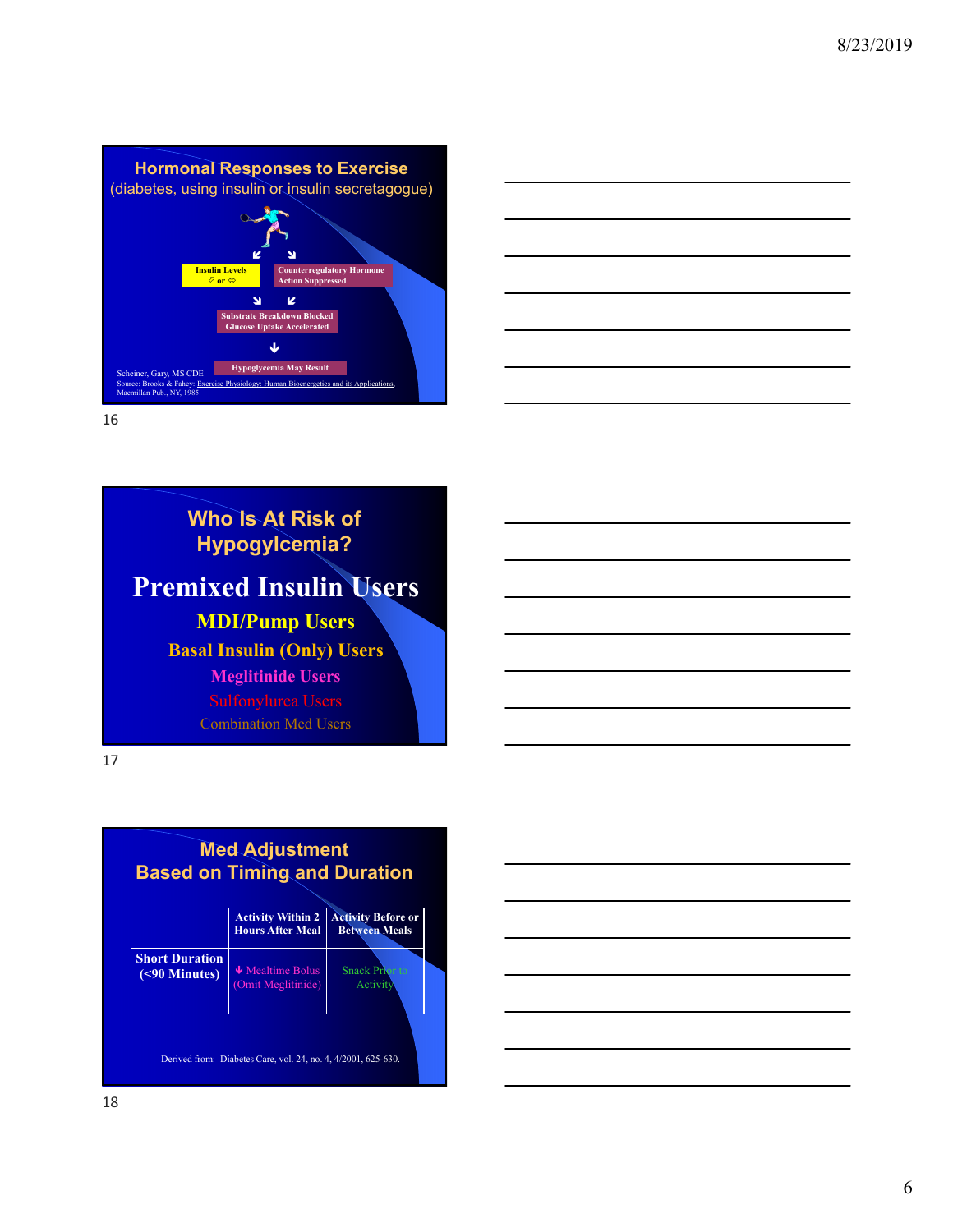## **Which is better for promoting weight loss?**

- Exercise BEFORE eating?
- Exercise AFTER eating?



19



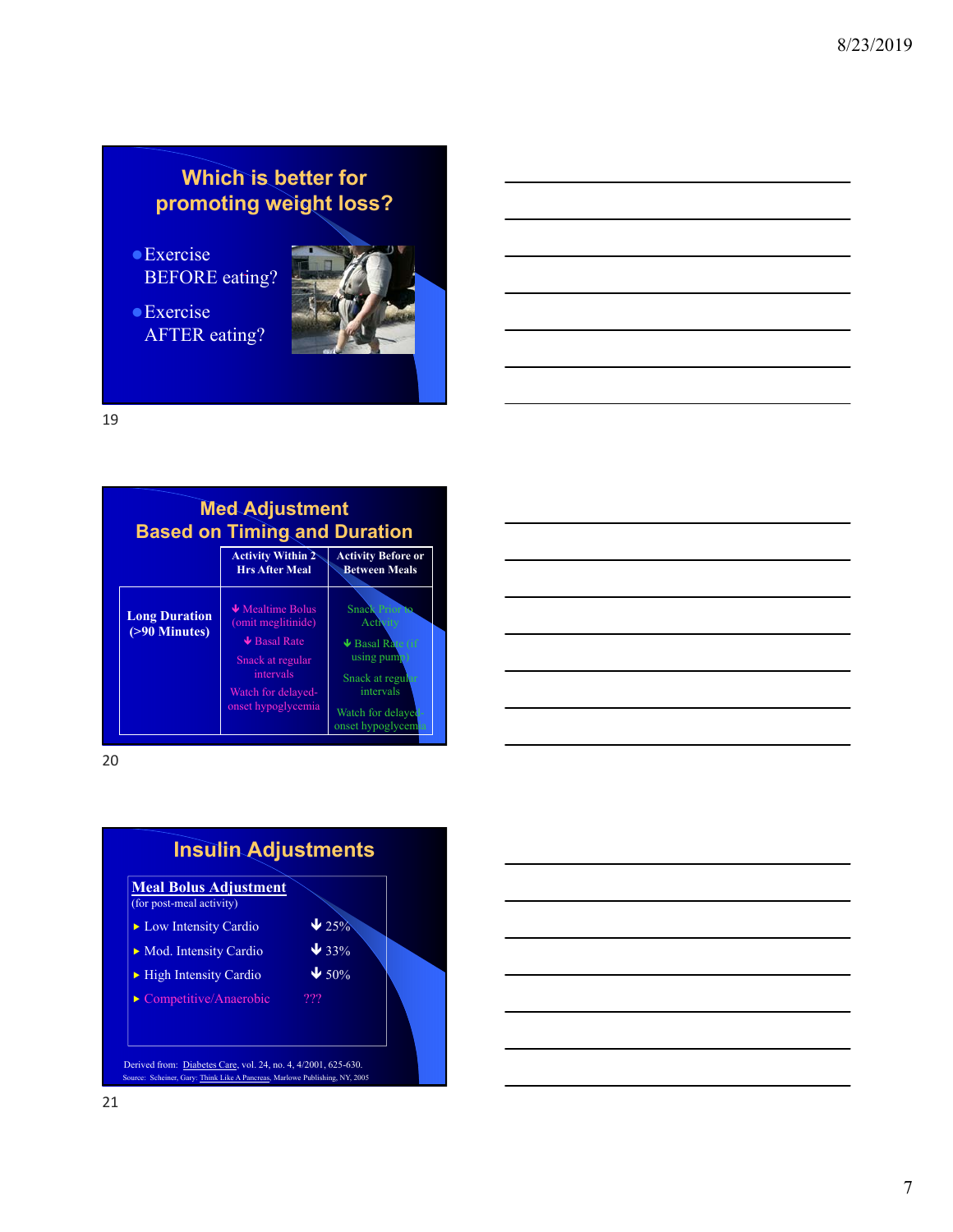### **Insulin Adjustments**

### **Basal Adjustment**

## **(for > 90 min. activity)**

- CSII:  $\blacklozenge$  Basal rate 50-80% starting 1-2 hrs pre-activity, *or:*
- CSII: Disconnect 1-hr prior, but reconnect hourly and bolus 20-50% of usual basal rate

#### **(for day-long activity)**

- $\triangleright$  CSII:  $\blacklozenge$  basal 50% daytime, 25% nighttime
- Injections:  $\blacklozenge$  basal insulin 25% (night prior or morning)

Source: Scheiner, Gary: Think Like A Pancreas, Marlowe Publishing, NY, 2005 Derived from: Diabetes Care, vol. 24, no. 4, 4/2001, 625-630.

22



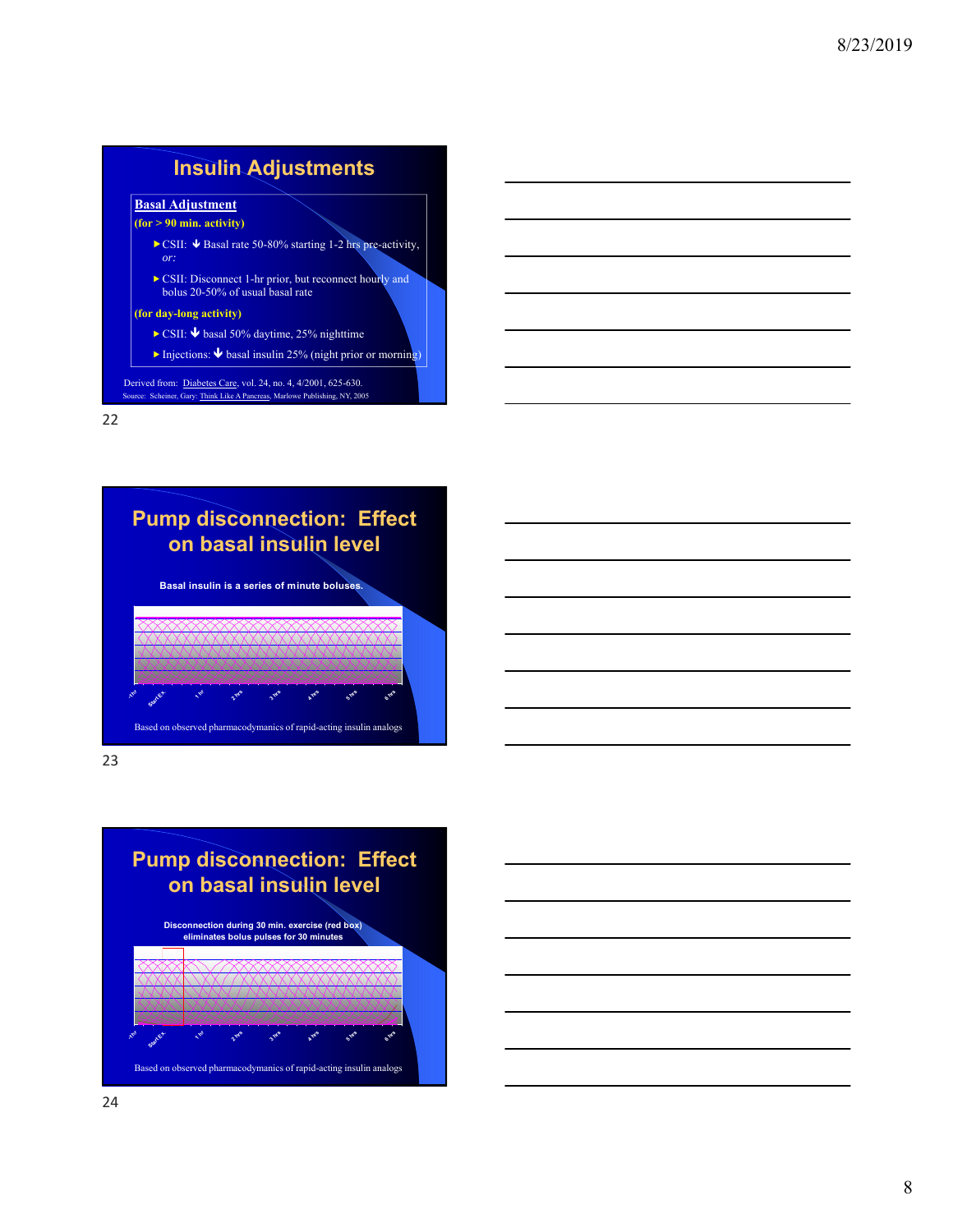





26



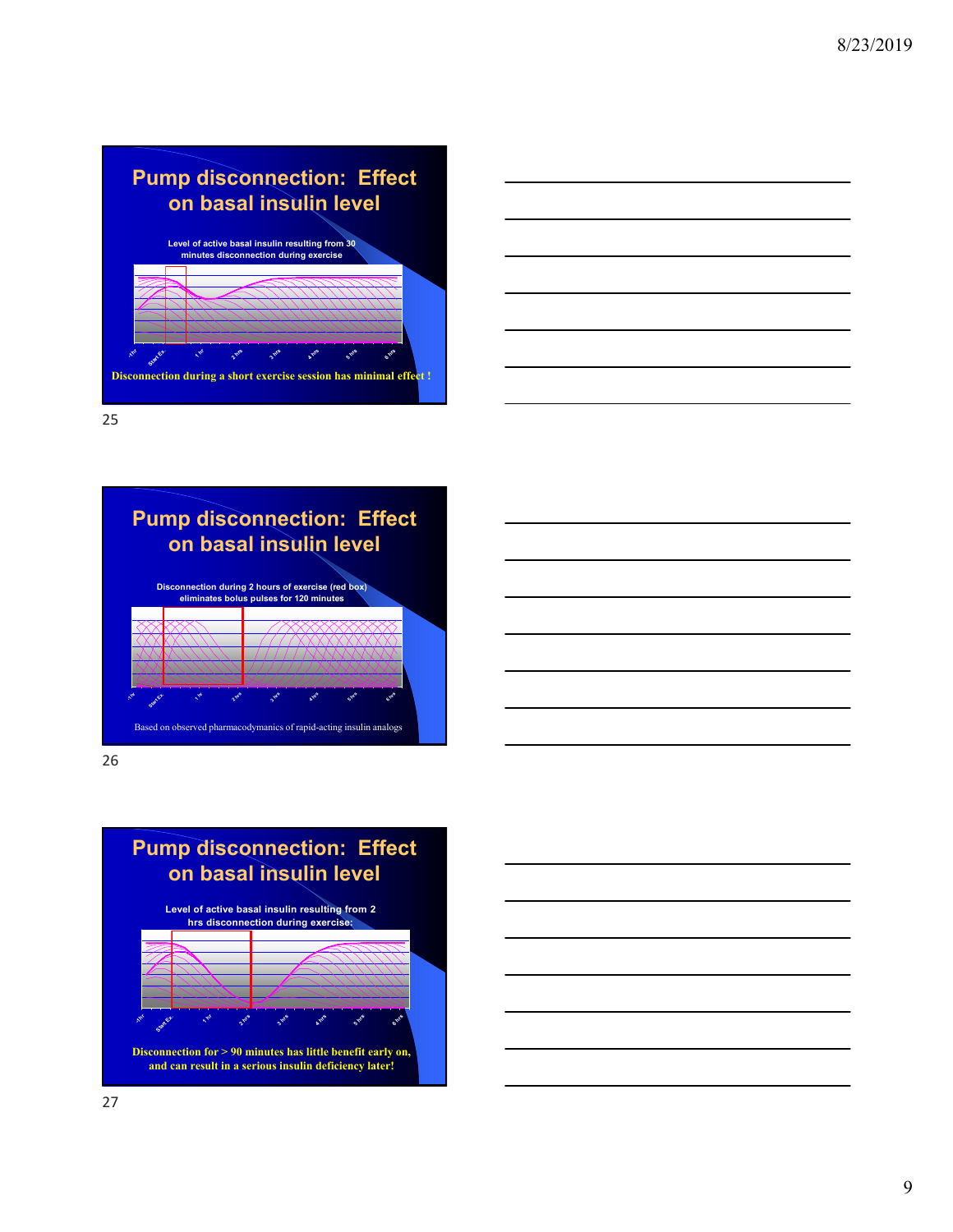### **Pump Temp Basal: Effect on basal insulin level Temp Basal -50% starting 1-hr prior to 2-hr exercise until 30 minutes before completion: -1hr** Start Ex. **1 hr 218 3 hrs 4 hrs 5 hrs 6 hrs** Based on observed pharmacodymanics of rapid-acting insulin analogs



28



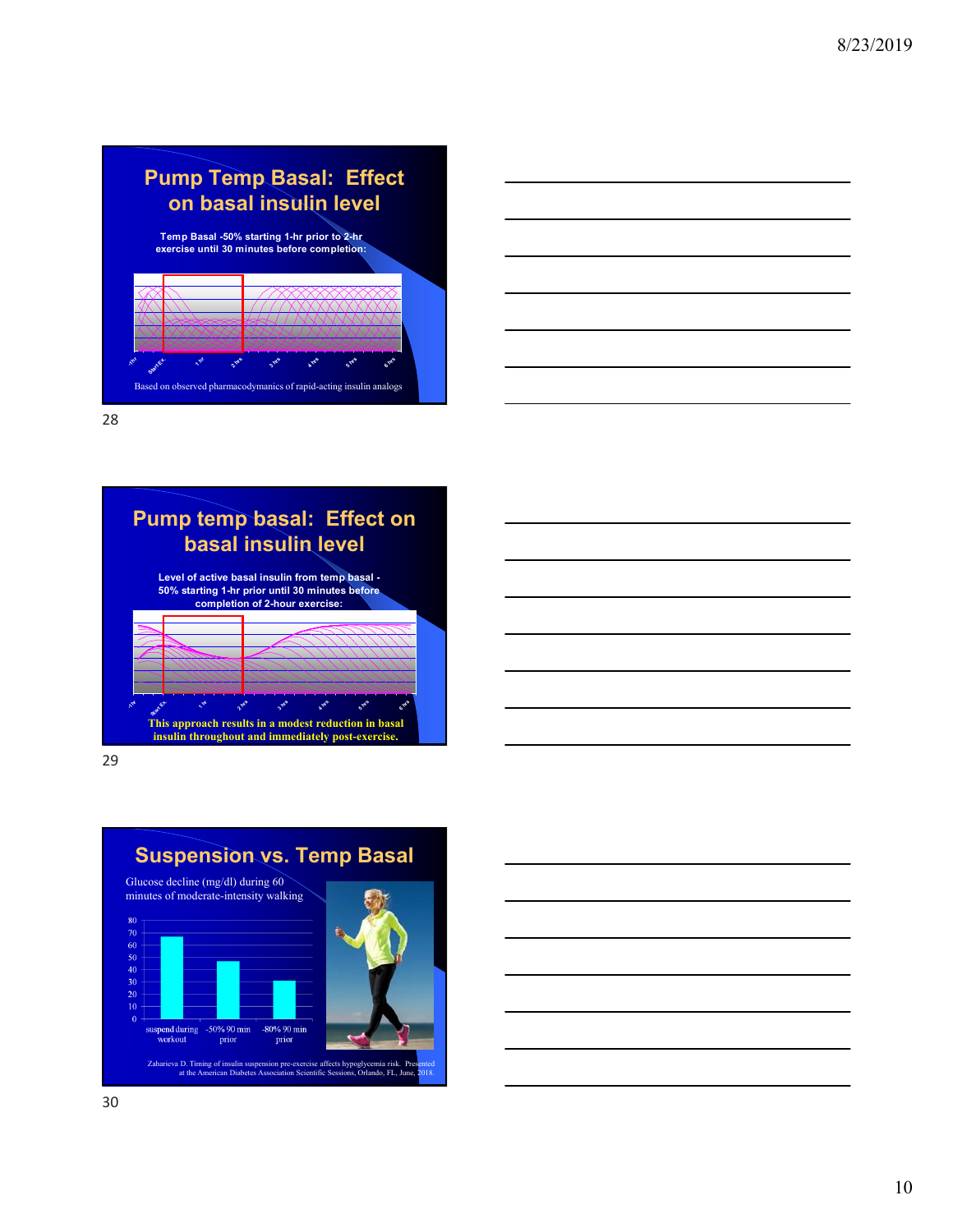## **Insulin Adjustment: Case Study**

**Pump wearer, 2-Hour Lacrosse Practice (after dinner)**

**Dinner bolus 50%**

**Disconnect 1-hr prepractice, re-connect hourly & bolus 50% of usual basal**

**Snack at midpoint (if BG appears to be dropping)**



31

## **Snacking to prevent hypoglycemia**

**Basic Rules:**

- **Snack** *prior* **to activity to** *prevent* **hypoglycemia**
- **Adjust quantity based on pre-activity BG or** *direction* **of BG**
	- $\blacktriangleright$  BG low or dropping:  $\textcolor{black} \texttt{\textbackslash}$  usual carbs
	- BG OK or stable: usual carbs
	- $\blacktriangleright$  BG High or rising:  $\uplus$  usual carbs
- **Snack at least once per hour during prolonged activity**
- **Choose high-glycemic-index forms of carbohydrate**
	- $\triangleright$  Sports drinks / Sweetened beverages
	- $\blacktriangleright$  Dry cereal, pretzels, crackers

Source: Scheiner, Gary: Think Like A Pancreas, Marlowe Publishing, NY, 2005

32



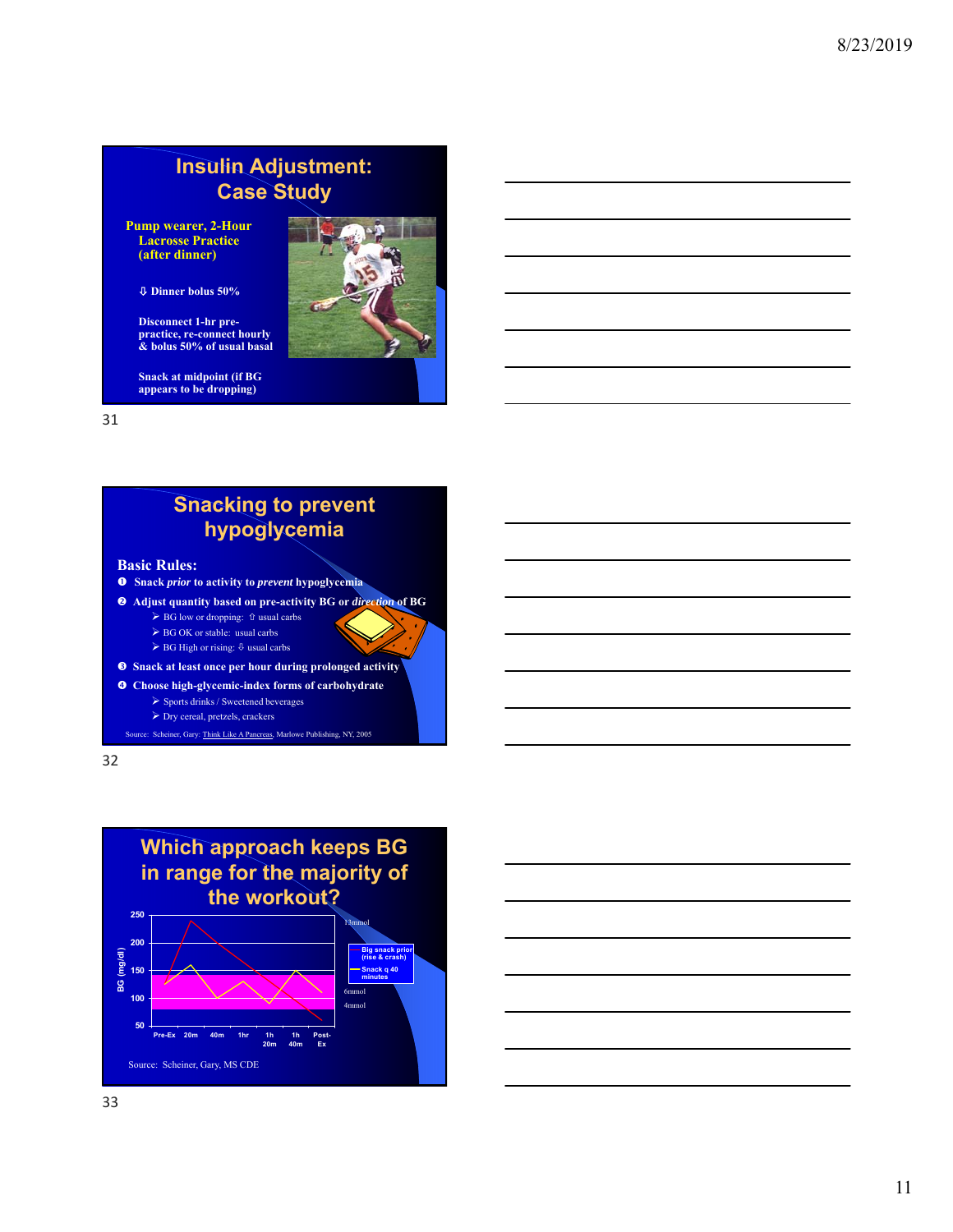|                                        | <b>Carbohydrate Requirement Per 60 Minutes of Activity</b><br>(if no insulin adjustments are made) |                                     |                                |                                     |                               |  |  |
|----------------------------------------|----------------------------------------------------------------------------------------------------|-------------------------------------|--------------------------------|-------------------------------------|-------------------------------|--|--|
|                                        | 50 lbs<br>$(24 \text{ kg})$                                                                        | <b>100 lbs</b><br>$(48 \text{ kg})$ | $150$ lbs<br>$(71 \text{ kg})$ | <b>200 lbs</b><br>$(95 \text{ kg})$ | 250 lbs<br>$(119 \text{ kg})$ |  |  |
| <b>Dancing or</b><br><b>Gymnastics</b> | $8-12g$                                                                                            | $17-23g$                            | $25 - 35g$                     | $34 - 469$                          | $42 - 57g$                    |  |  |
| <b>Tennis</b><br>(singles)             | $18-22g$                                                                                           | $37-43g$                            | 55-65g                         | 74-86g                              | $92 - 107g$                   |  |  |
| <b>Swimming</b><br>(fast pace)         | $22 - 25g$                                                                                         | 44-50g                              | $65 - 75g$                     | 88-100g                             | $110 - 125g$                  |  |  |

|                                           | <b>Carbohydrate Requirement Per 60 Minutes of Activity</b><br>(if no insulin adjustments are made) |                                     |                                |                                     |                               |  |  |  |
|-------------------------------------------|----------------------------------------------------------------------------------------------------|-------------------------------------|--------------------------------|-------------------------------------|-------------------------------|--|--|--|
|                                           | <b>50 lbs</b><br>$(24 \text{ kg})$                                                                 | <b>100 lbs</b><br>$(48 \text{ kg})$ | $150$ lbs<br>$(71 \text{ kg})$ | <b>200 lbs</b><br>$(95 \text{ kg})$ | 250 lbs<br>$(119 \text{ kg})$ |  |  |  |
| <b>Cleaning Up</b>                        | $3-7g$                                                                                             | $7-13g$                             | $10-20g$                       | $14 - 26g$                          | $17-32g$                      |  |  |  |
| <b>Brisk Walking</b><br>(mall/theme park) | $8-12g$                                                                                            | $17-23g$                            | $25-35g$                       | 34-46g                              | $42 - 57g$                    |  |  |  |
| <b>Mowing</b><br>(push-mower)             | $13-17g$                                                                                           | $27-33g$                            | $40-50g$                       | 54-66g                              | $67 - 82g$                    |  |  |  |

35

### **Snacking to prevent low: Case Study**



**After School Tennis (85 lb/40 kg)**

- $\checkmark$  Check BG prior
- $\checkmark$  Snack 20g (if BG 161-200 / 9-11mmol)
- $\checkmark$  Snack 30g (if BG 100-160 / 5-9mmol)
- $\checkmark$  Snack 40g (if BG <100 / 5mmol)
- $\checkmark$  No snack (if BG >200 / 11mmol)
- $\checkmark$  Addl. 20g snack after each hr of play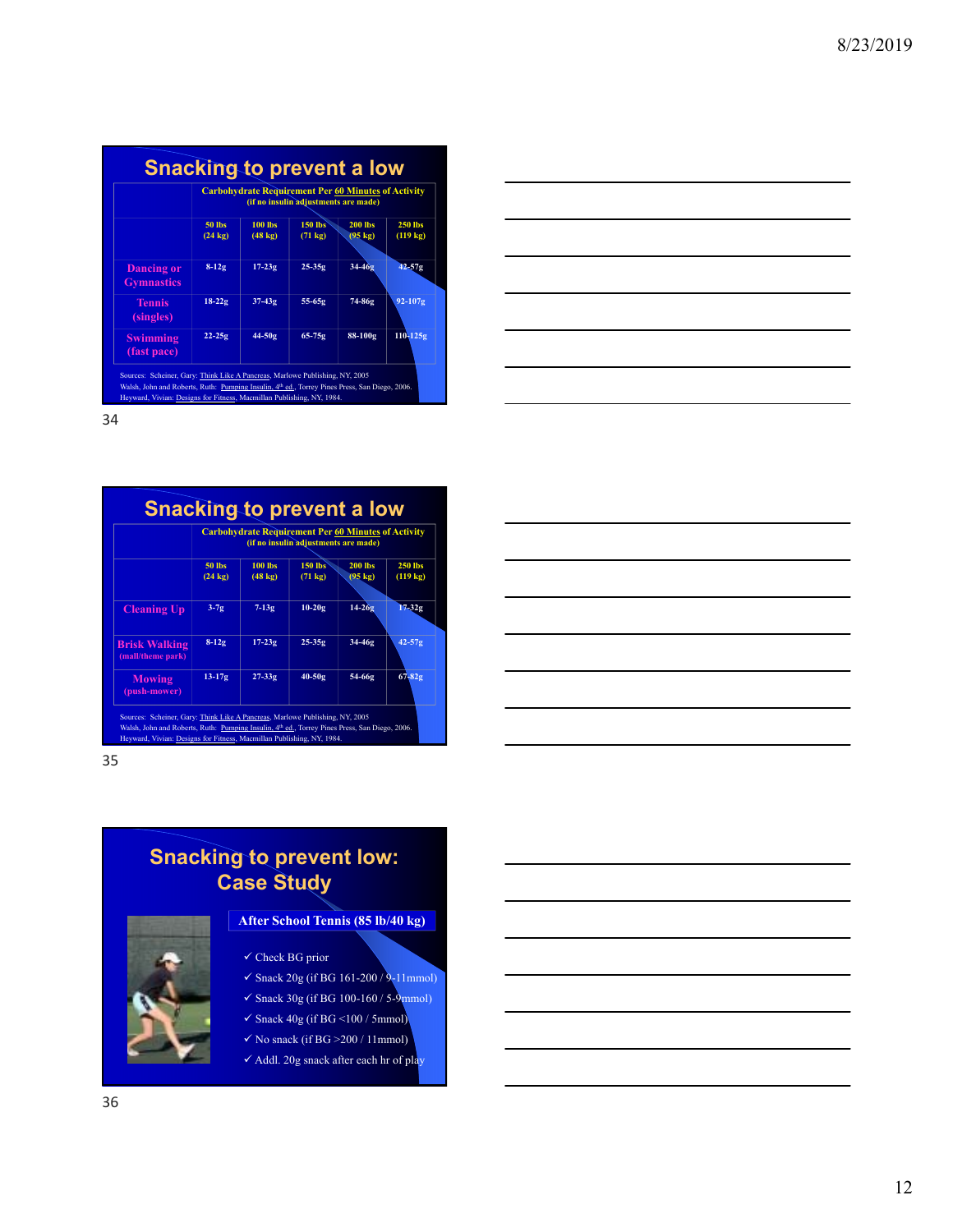## **Hybrid Closed Loop Systems & Exercise**



Generally don't work well to prevent hypos during exercise

May help prevent delayed-onset hypos

Set temp target  $\bigwedge$  2 hrs ahead (or switch to manual mode)

Post-meal exercise: Enter less carb (or adjust bolus downward manually)

37

# **V**<sup>a</sup> i@**L**\$**:**

### **Just a Few Factors that affect Blood Glucose During Exercise**

- Active Insulin
- Infusion Site
- What You Ate
- Time of Day
- Emotional State
- Temp/Humidity
- Muscles Involved **Duration**

• Familiarity w/Activity Amt. Of Prior Activity • Size/Number of

- **Intensity**
- 

Sources: Walsh J et al: <u>Using Insulin,</u> Torrey Pines Press, San Diego, 2003.<br>Scheiner, Gary: <u>Think Like A Pancreas</u>, Marlowe Publishing, NY, 2005.

38

# **Watch Out for** *D'OH! (Delayed Onset Hypoglycemia)*

- $\triangleright$  Following high-intensity exercise
- $\triangleright$  Following extended duration activity
- $\triangleright$  Due to replenishment of muscle glycogen stores, enhanced insulin sensitivity
- $\triangleright$  May occur up to 24 hours afterwards (typically 6-12 hours later)

Source: Colberg, Sheri: The Diabetic Athlete, Human Kinetics, Champaign, IL, 2001.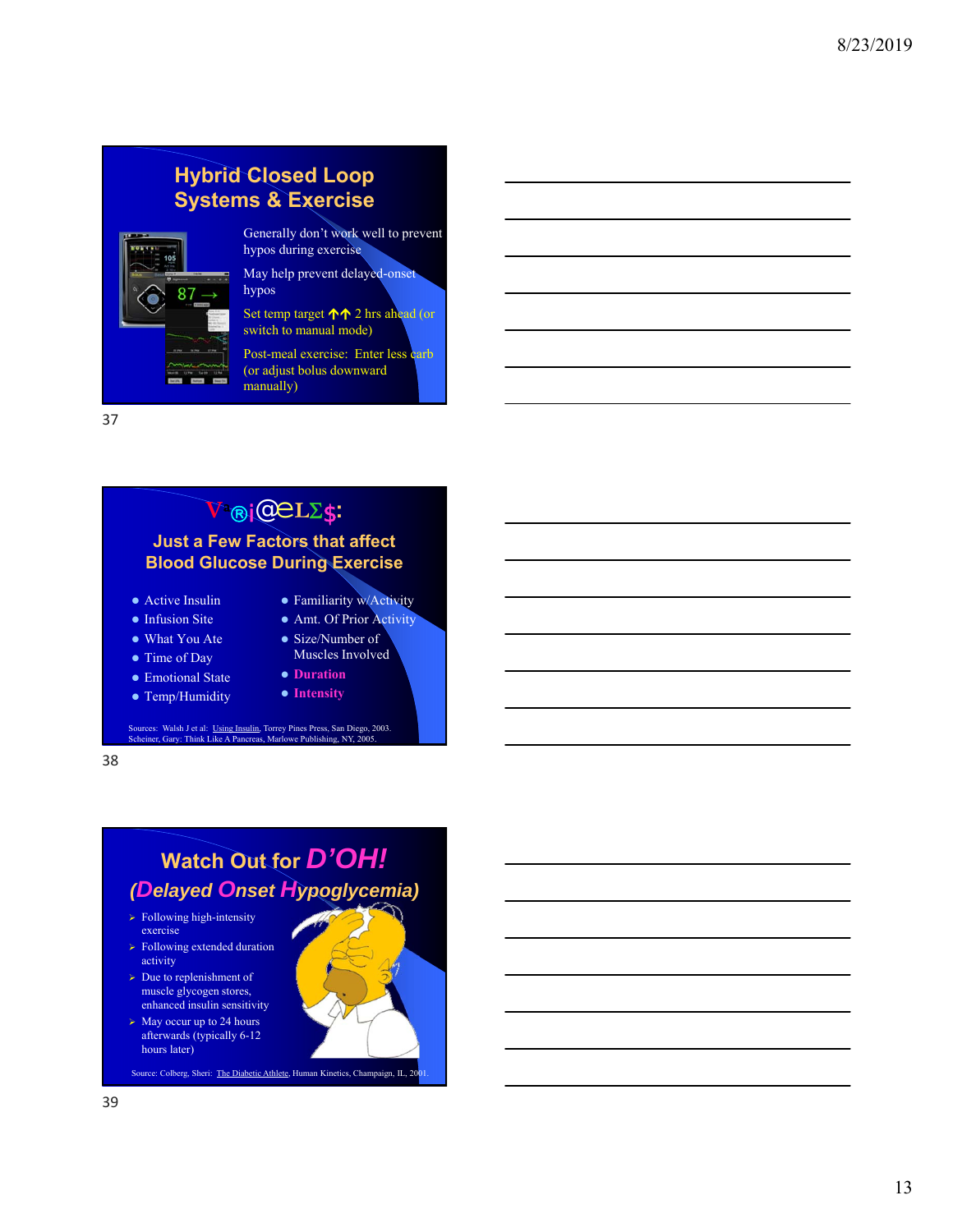# *D'OH! Prevention*

- $\triangleright$  Keep records track the patterns
- Decrease basal insulin (modestly) or meal/snack boluses post-activity
- > "Free" Snacks (slowacting carbs) following activity



40

# *D'OH! Prevention*

- **Check BGs more frequently**
	- $\checkmark$  q 2 hrs during "high risk" period
	- $\checkmark$  3am night following heavy activity
- **Wear a continuous glucose monitor**





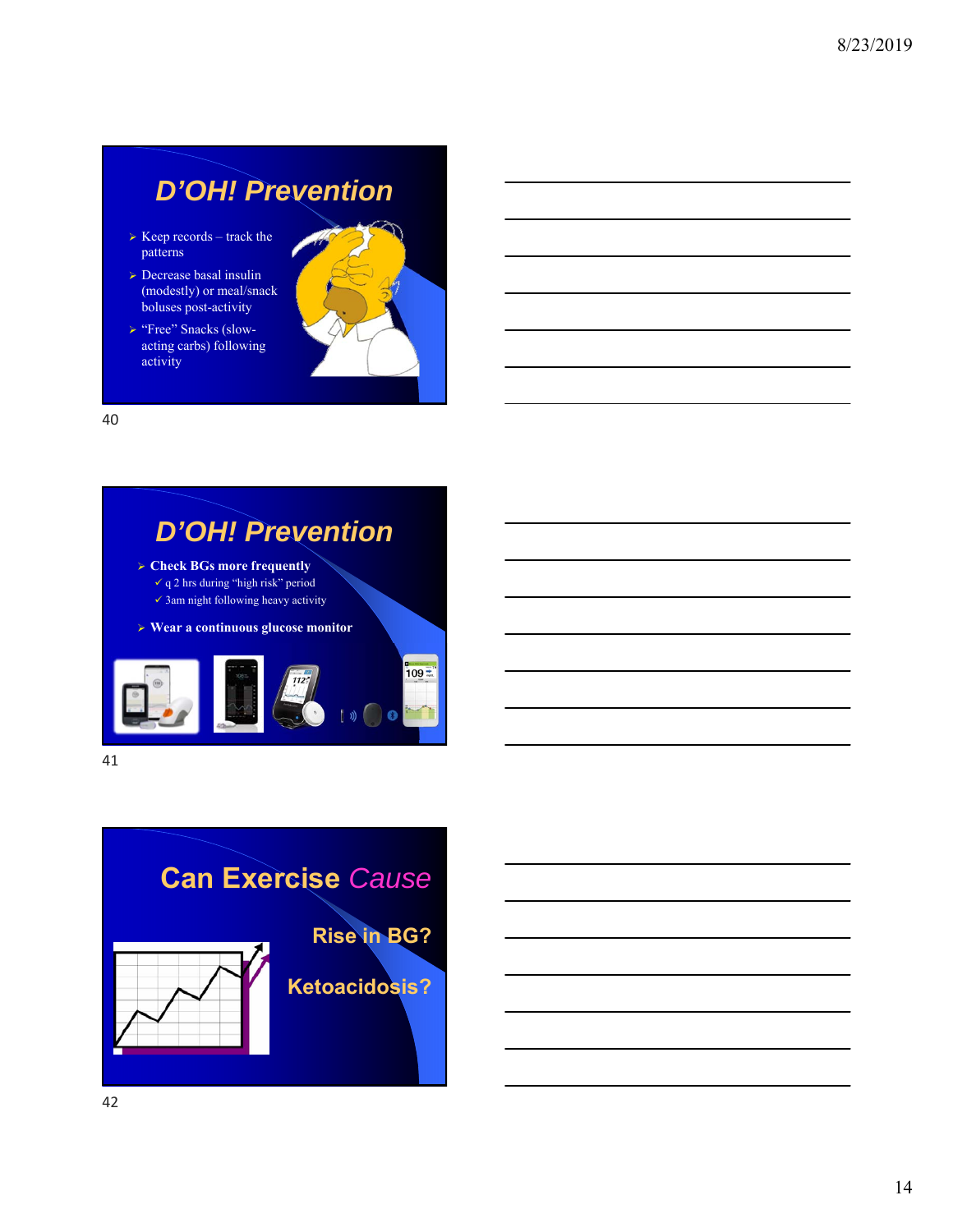





# **Preventing / Offsetting BG Rise**

- **Keep Records to determine avg. BG rise**
- **Check BG 30-60 Min. Pre-Activity**
	- **Bolus 30-60 min. prior to activity to offset rise (give 50% of usual amount required)**
	- **Take 50% of Usual "Correction Dose" If High (reduce based on insulin-on-board)**

es: Scheiner, Gary: Think Like A Pancreas, DaCapo Press, 2012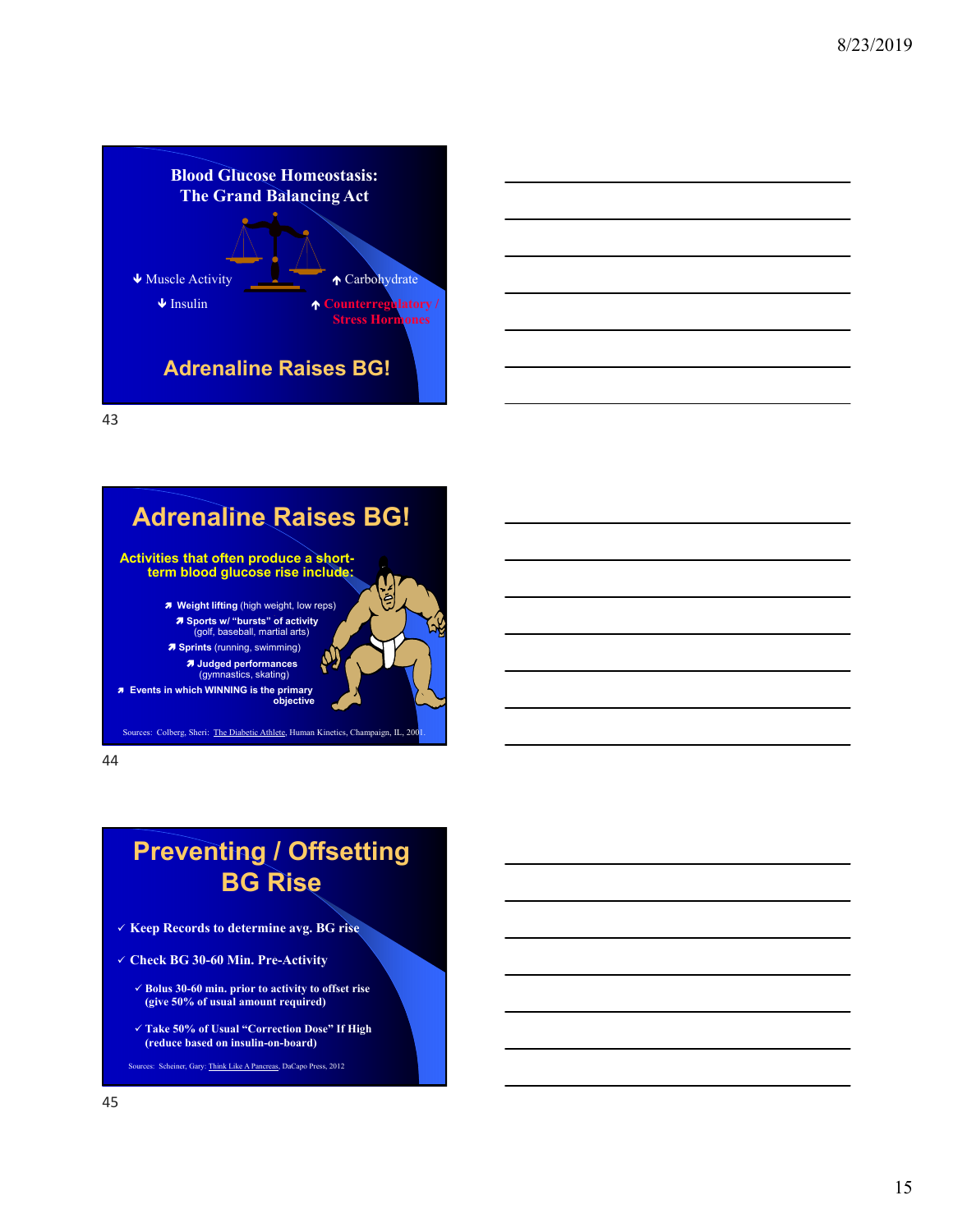## **Snacking to prevent high: Case Study**



#### **Late-Morning Basketball; disconnects for 1 hour; BG typically rises from 100 to 300mg/dl (5.5 to 16.6 mmol).**

- Check BG 30 min prior
- Bolus 50% of amount required to cover current BG (including IOB)
- Bolus 50% of amount needed to offset 200 mg/dl (11 mmol) rise
- Check BG at halftime; keep sugared drinks handy.

46

### **Post-Workout Rise?**

#### **Possible Causes:**

- Pump suspension / disconnection
- Delayed food digestion
- **Excess carbs during** workout
- Latent stress hormones

### **Possible Solutions:**

- Post-workout bolus
- Delay all (or part) of meal bolus
- $\bullet$  Limit suspension / disconnection time
- **•** Appropriate carb supplementation

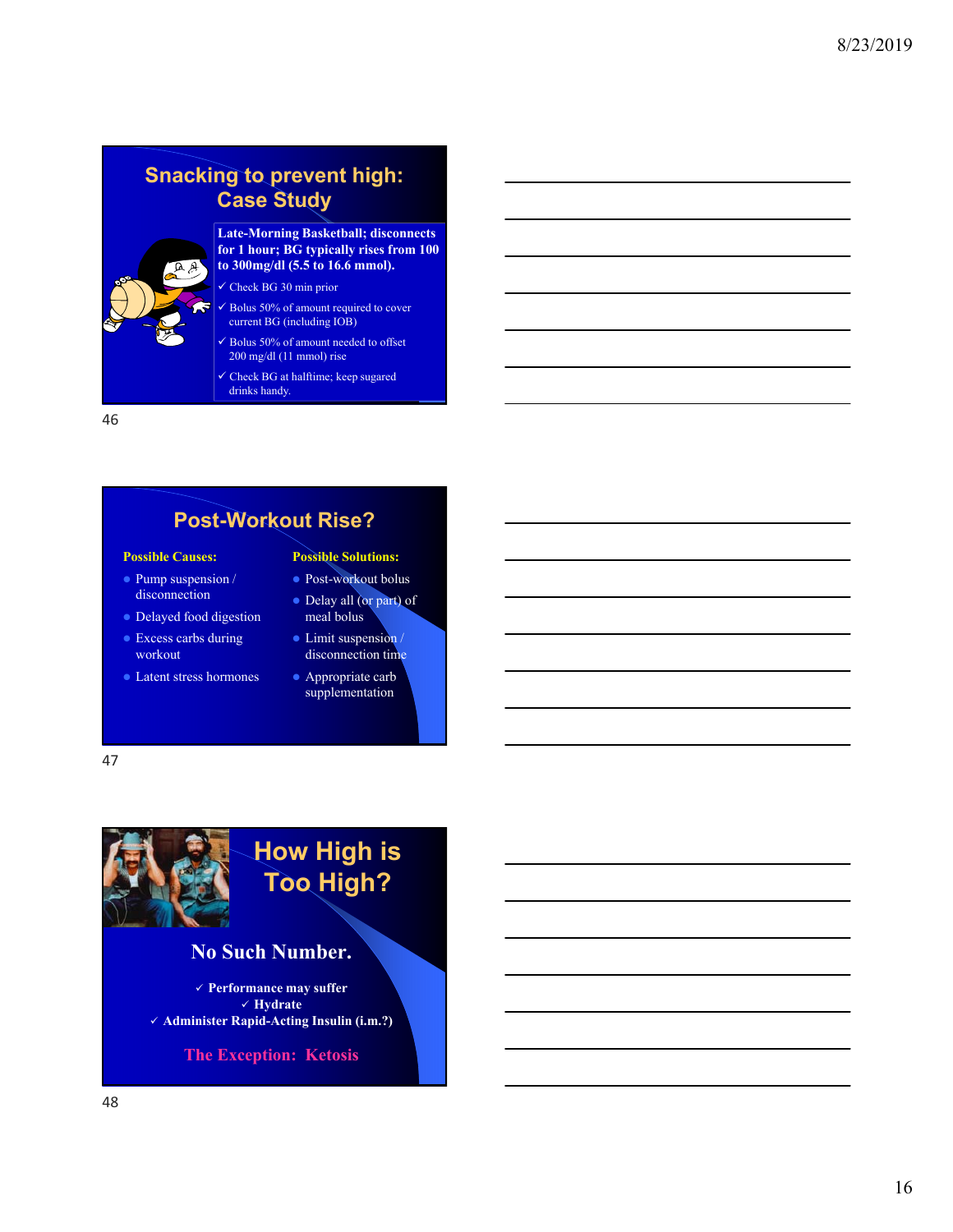



### **To Prevent Ketoacidosis**

- Check for ketones prior to exercise with *unexplained* high BG
- $\checkmark$  No exercise w/positive ketones (small or more on urine ketostix; >.5 mmol/l on blood ß Ketone test)
- OK to exercise if nonketotic take 50% of usual "correction" bolus and drink plenty of water
- Do not disconnect from pump for more than 90 minutes

Source: Diabetes Care vol. 30 Supplement 1: ADA Clinical Practice Recommendations

50

## **Alternatives to extended pump disconnection**

### **Wear It!**

- $\checkmark$  Clip to tight clothing
- $\checkmark$ Sport Pack
- Fanny Pack
- $\checkmark$  Backpack Harness



 $105$ **VSP** 

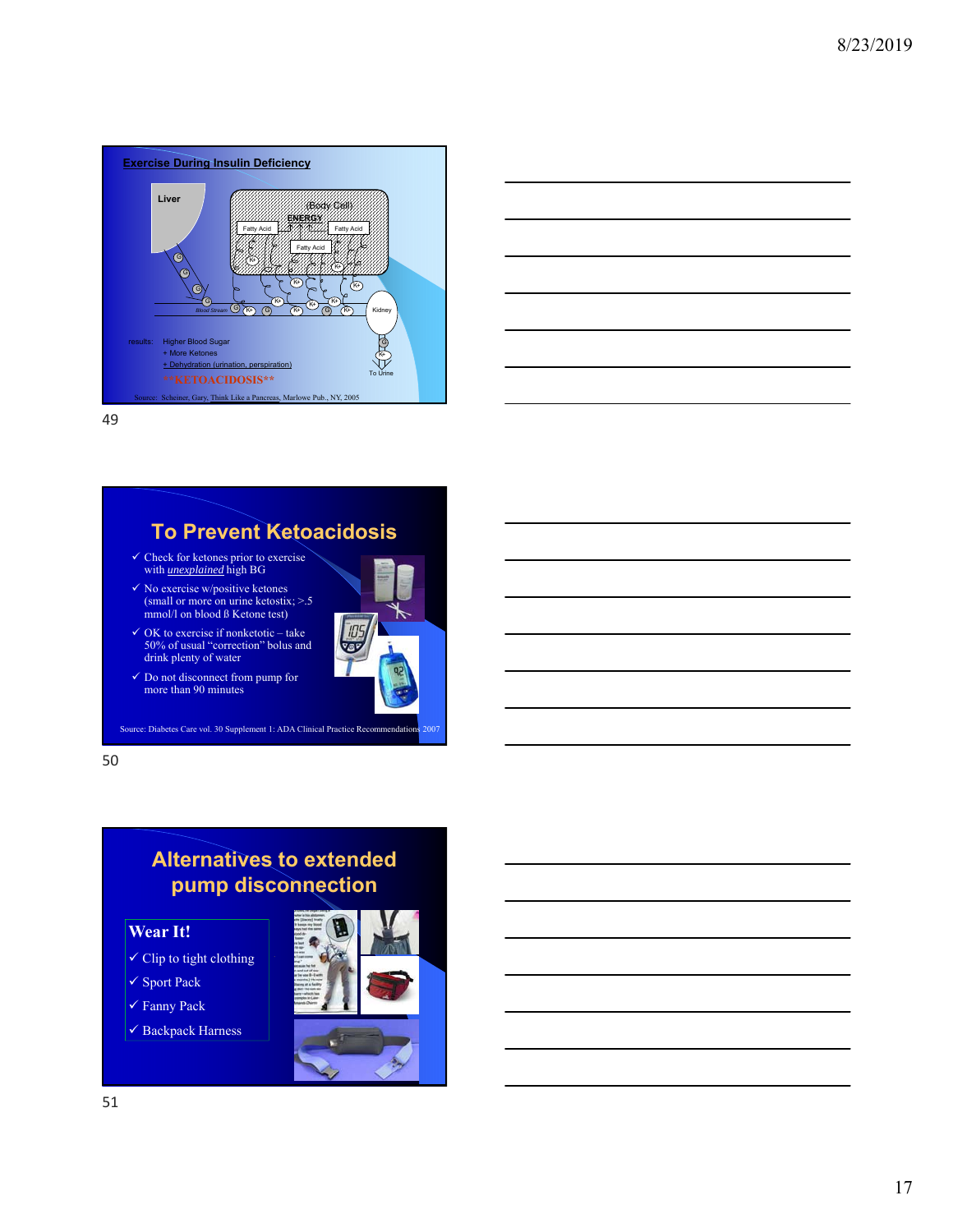## **Infusion Set & CGM Adhesion During Exercise**

- **Smart Set Placement**
	- $\triangleright$  Under tight clothing
	- $\blacktriangleright$  Body part w/less skin movement
- **Skin prep agent w/adhesive**  (IV Prep, Skin Prep, Mastisol)
- **Tape over site** (GrifGrips, Infusion Set IV 3000, Dexcom overtape)
- **Antiperspirant** (Hypercare 20% AlCl solution, Stratus Pharma.)



52

### **Pump & Temperature Extremes During Exercise**

#### **Cold:**

Generally not a concern when pump is worn against body

#### **Heat:**



Insulin analogs can denature if:  $\blacktriangleright$  Exposed to  $>$  98°F (36C)

 $\blacktriangleright$  Stored or worn  $> 86^\circ$ F (30C) for extended periods Pump function OK under most conditions

Sources: insulin package inserts, insulin pump manufacturers:

53

### **Pump & Temperature Extremes During Exercise**

#### **"Cool" Ideas:**

- $\checkmark$  Keep pump out of direct sunlight
	- Wear under clothing
	- Store in a cool place when disconnected
	- Don't forget the tubing!!!
- $\checkmark$  Spend less time in extreme heat
	- Get into a/c and shade periodically
	- Humidity is not a factor
- FRIO Cooling Case